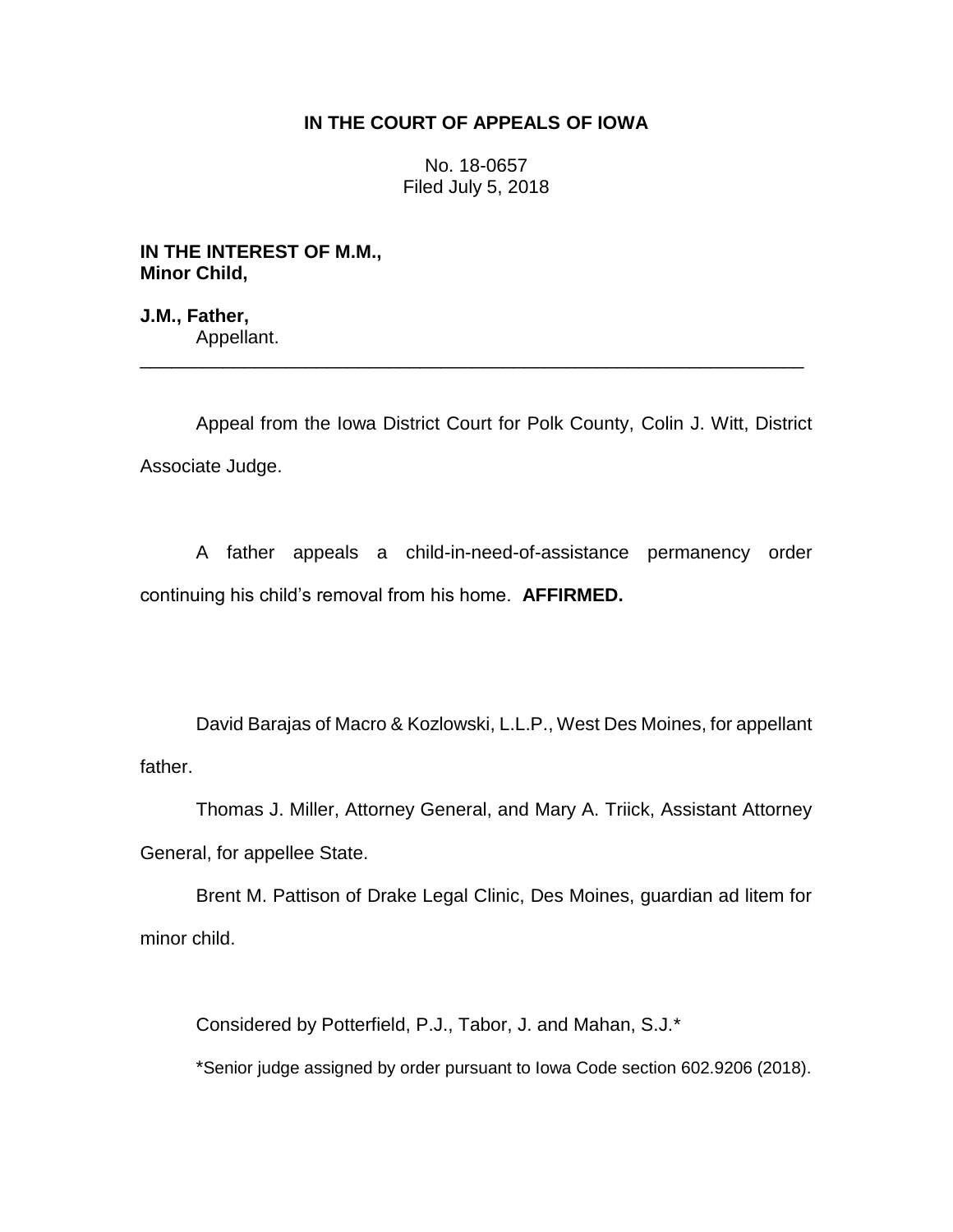### **MAHAN, Senior Judge.**

A father appeals a child-in-need-of-assistance permanency order continuing his child's removal from his home. Upon our review, we affirm the juvenile court's order.

## *I***.** *Background Facts and Proceedings*

M.M., born in 2007, has a history of sexually abusing his younger brother.<sup>1</sup> This family again came to the attention of the department of human services (DHS) in February 2017, when M.M. ran away from the mother's home after she confronted him about reoffending. DHS entered a founded report for denial of critical care, failure to provide proper supervision, against the mother. The mother agreed to M.M. residing with the father while he received services. DHS entered a safety plan disallowing M.M. from having unsupervised contact with any other children.

In April 2017, the court entered an order formally removing M.M. from the mother's custody and placing him with the father. An adjudication order was entered in June 2017 adjudicating M.M. a child in need of assistance (CINA).<sup>2</sup> A July dispositional order continued M.M.'s placement with the father.

The mother moved to Arizona with M.M.'s younger half-siblings in August. $3$ A September Family Safety, Risk, and Permanency Services progress report stated:

 $\overline{a}$ 

<sup>1</sup> This family previously received services from the department to address M.M.'s alleged sexual abuse of his younger half-sibling. That case was closed in October 2016.

 $2$  M.M.'s two younger half-siblings were also adjudicated CINA. They remained with the mother.

<sup>&</sup>lt;sup>3</sup> DHS closed those children's cases in October.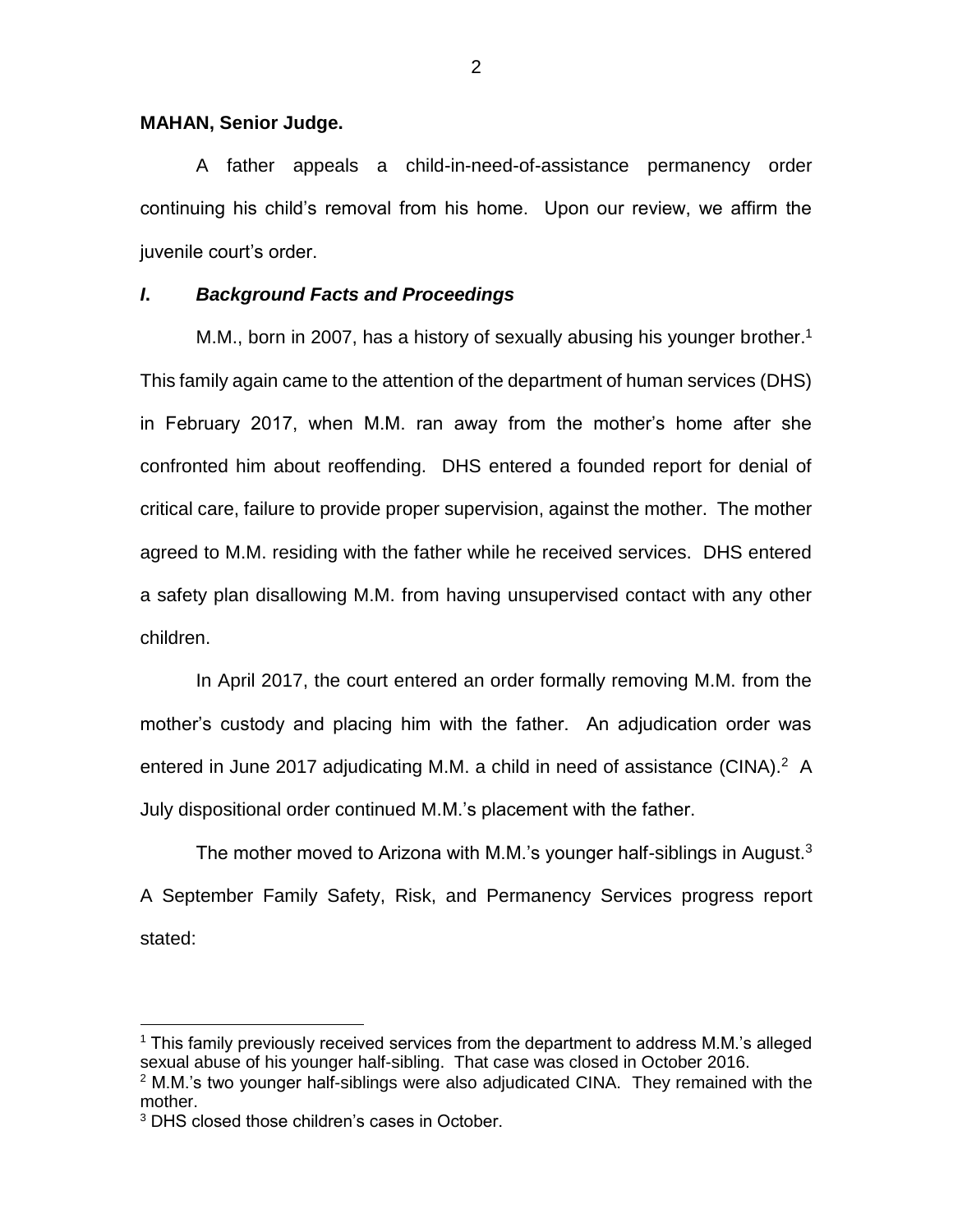[The father] continues to keep [M.M.] safe. [The father] gets [M.M.] to school on time, takes him to therapy weekly and also takes him to football every day after school. [The father] has been looking for a job during this reporting period. He reports he does not have any issues with [M.M.] at home and he is doing well at school.

An October letter from M.M.'s therapy provider indicated the child "has been very engaged in therapy" and "has progressed well." An October review order continued M.M.'s placement with the father.

Things began to go downhill in the father's home after that point. An October DHS report indicated concerns about M.M.'s tardiness to school. When asked, the father explained M.M. was staying at an uncle's house during the school week so he could go to football practice, which made him late for school. The father's estranged wife reported a physical altercation with the father in M.M.'s presence. In response to questions about marijuana use, the father admitted he would test positive for marijuana.

In November, the mother filed a motion to modify the dispositional order and for an emergency hearing, reporting the father had been evicted from his apartment and was living with his girlfriend and her children in Indianola. The mother attached pictures of the father's apartment, showing drug paraphernalia and unsanitary living conditions.

Following an emergency hearing, the court ordered the father to "submit to an immediate drug screen." When the father failed to do so, the State filed a motion to modify the CINA review order to remove M.M. from the father's care and place M.M. in DHS custody, alleging in part:

That on or about November 9, 2017, the Court held an emergency hearing to address the mother's motion to modify placement. The father failed to appear for the hearing and the Court ordered that a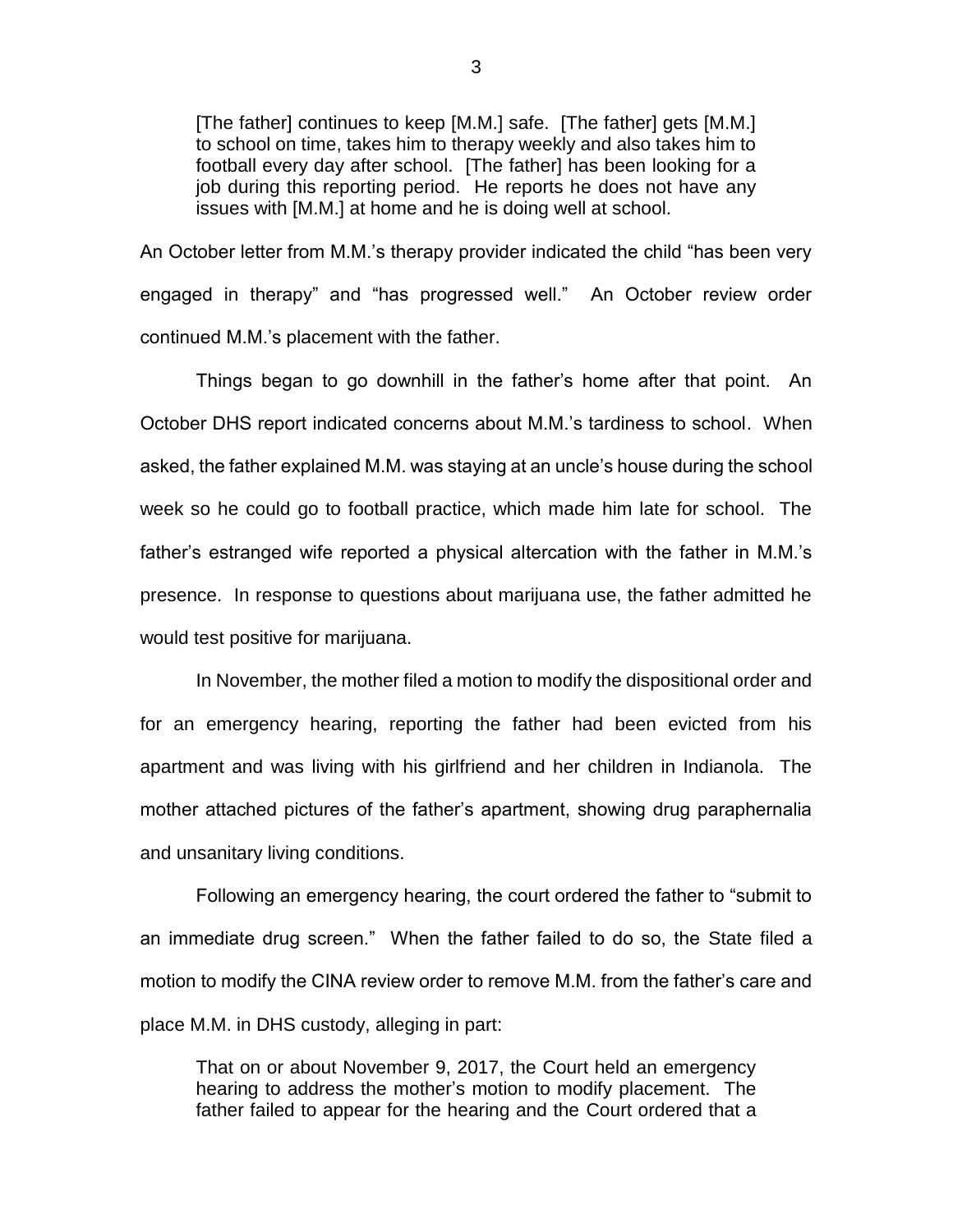drug screen be submitted by the father. It is reported that the father appeared at the drug testing facility late Thursday afternoon and refused to provide a hair stat. There have been ongoing concerns regarding the father's substance abuse, housing, domestic violence and overall stability.

The court granted the State's motion and modified the CINA review order "to provide that the child be placed in the custody of DHS for shelter placement and/or relative placement, under DHS supervision." M.M. was placed in shelter care; first in Agency, Iowa, and then in the YESS shelter in Des Moines.

A CINA review order entered in December continued placement of M.M. outside the parents' homes. The mother requested M.M. be placed with her in Arizona, and the court granted her request for a home study under the Interstate Compact on the Placement of Children (ICPC). A report from the YESS shelter indicated M.M. expressed feeling "abandoned" and "there appears to be a steady decline in his behaviors and overall mental health." The father visited M.M. at the shelter sporadically in December and January. The father attended a substanceabuse evaluation in February 2018; his urinalysis was negative and no treatment was recommended. The father and his girlfriend both completed drug screens in March that were negative. However, the father lived with his girlfriend, who DHS reported "has an open DHS case in relation to methamphetamine use."

A CINA review order entered in February continued placement of M.M. outside the parents' homes. DHS reported M.M. began having overnight visits with one of his teachers "to explore possible placement." DHS opined, "There are concerns with both parents and their ability to understand the safety concerns and the level of supervision that is needed for [M.M.] to ensure the safety of himself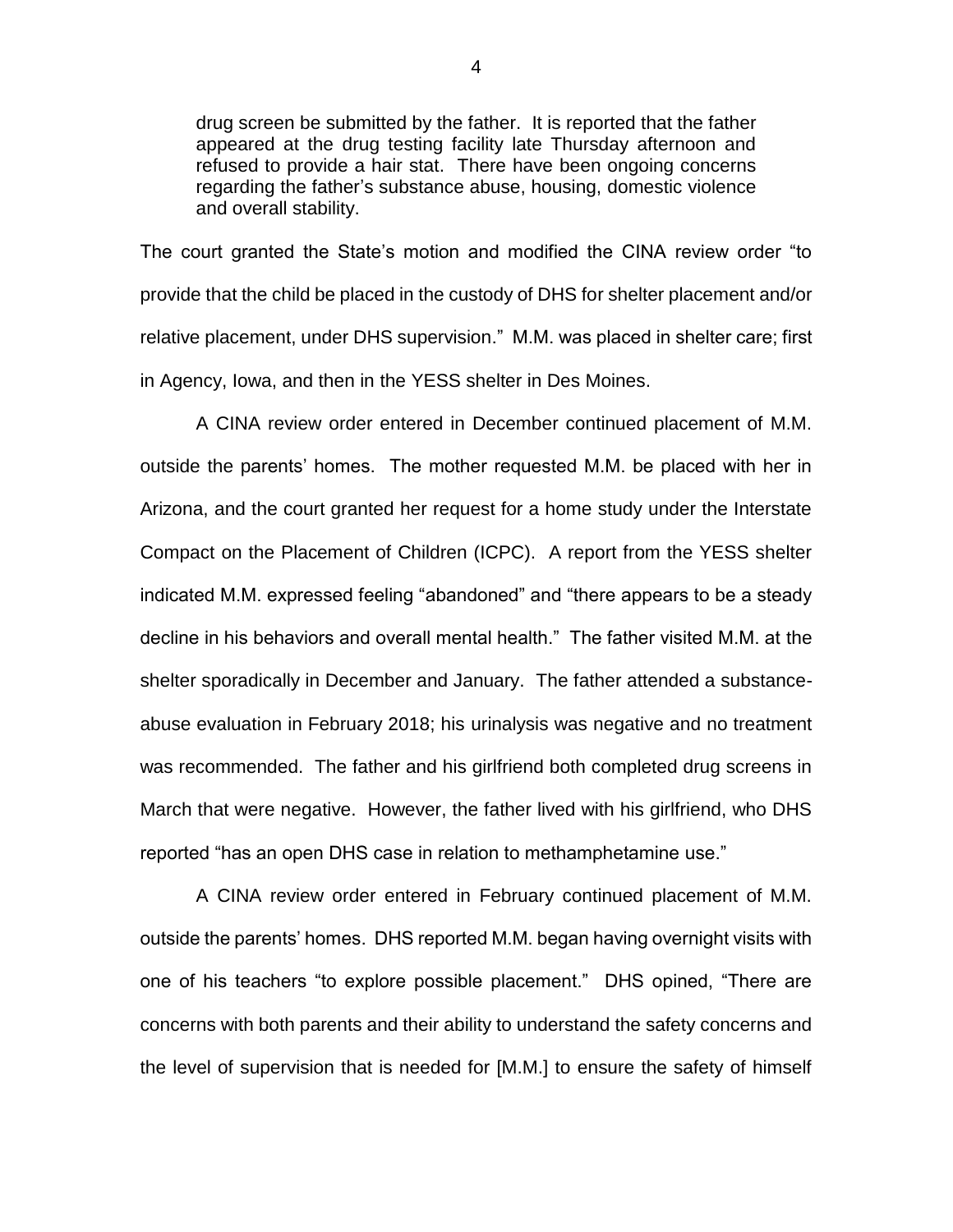and other children." Still, DHS's plan was for M.M. "to be returned to [the father] or [the mother], should that be appropriate."

In April 2018, following a hearing, the court entered a permanency order, setting forth a permanency goal of "reunification with [M.M.] with his mother and siblings in Arizona," and continuing permanency for an additional six months. The court authorized the child's guardian ad litem to travel to Arizona to visit the mother's home prior to the next hearing and directed Arizona authorities to complete another ICPC study<sup>4</sup> "about the possibility of placing [M.M.] in her home." The court noted concerns about substance abuse and domestic violence in the father's home and denied placement with the father. But the court emphasized the child "needs to be out of shelter care as soon as possible" and directed DHS to find a suitable placement for M.M. that would be "supportive of the long term goal, and that is [his] placement with his mother and siblings in Arizona."

The next week, the State filed a motion to modify, stating in part:

[T]he child has been in shelter at YESS since November 2017. Placement in the parents' home is not an option at this time; however the long term goal is for the child to be reunified with his siblings and mother in Arizona. The child has competed [sex-offender] therapy and has ongoing therapy at YESS. The Court previously ruled that it could not place the child with the father at this time as concerns were raised on the father's ability to support the long term goal of reunification with the mother. The child has been having extended visits with his teacher, . . . including overnights. The Court expressed the child need[s] to be transitioned from shelter as efforts continue to return him to his mother's custody.

 $\overline{a}$ 

<sup>4</sup> Caseworkers received notice that Arizona had denied the mother's first ICPC study in January due to an open DHS case in Arizona; the mother had recently given birth, and the baby tested positive for marijuana. The mother denied current marijuana use and told investigators she accidentally put "edible" marijuana on her sandwich by using honey her boyfriend's sister made with marijuana.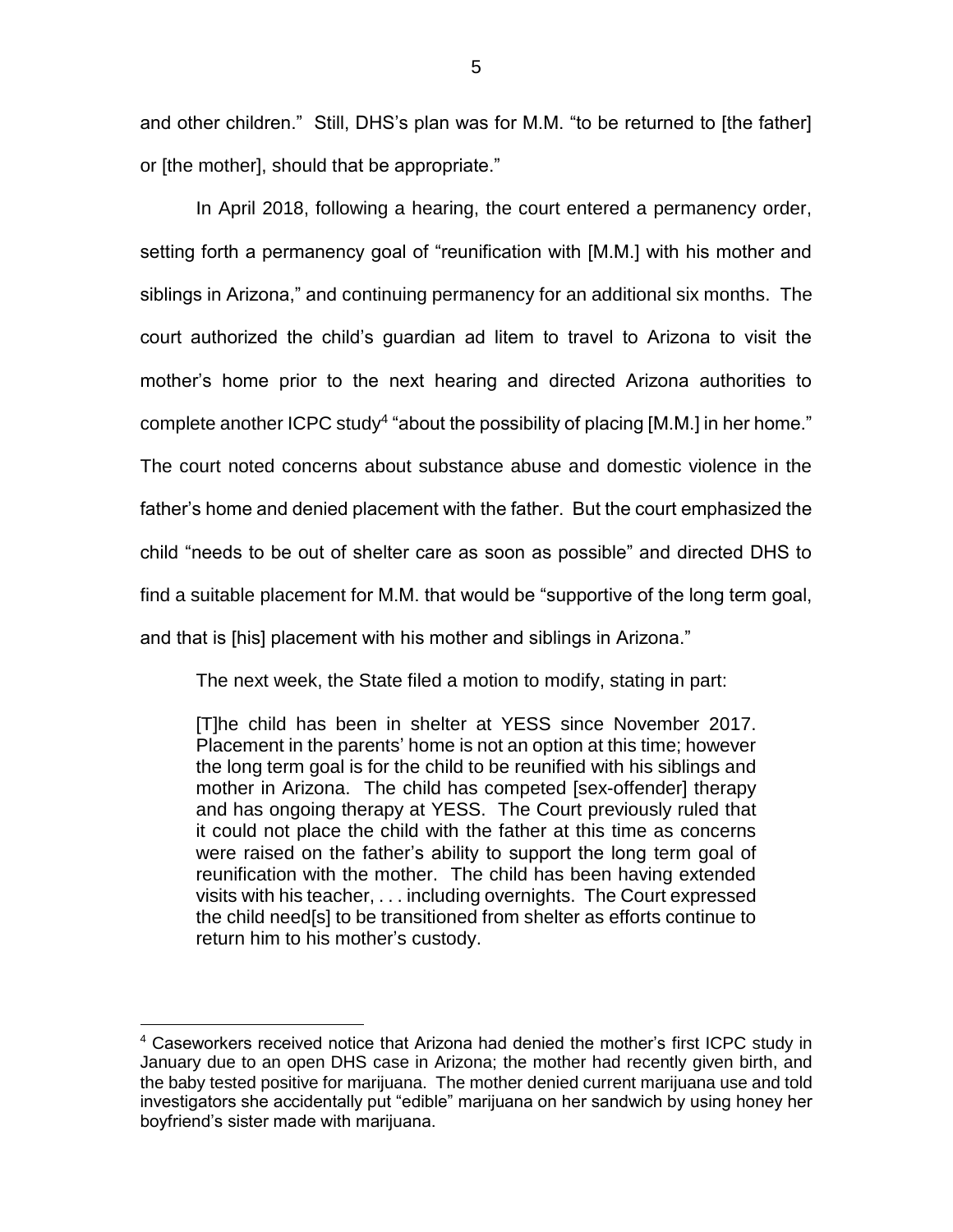The State asked the court to modify the permanency order to place the child with the teacher. The State's motion also alleged, "[T]he State has been advised by DHS that the all parties are in agreement with the motion."

The court granted the State's motion and modified the permanency order "to provide that effective April 13, 2018, the child in interest be placed in the temporary custody of [his teacher and her husband], under DHS supervision as another suitable person."

The father appeals.<sup>5</sup>

# *II***.** *Standard of Review*

We review orders arising out of CINA proceedings de novo. *In re J*.*S*., 846 N.W.2d 36, 40 (Iowa 2014). We are not bound by the juvenile court's fact findings; however, we do give them weight. *Id*. "In a proceeding of this nature the focal point is the best interests of the children. The children's best interests are to be determined by looking at the children's long-range as well as immediate interests." *In re C*.*D*., 509 N.W.2d 509, 511–12 (Iowa Ct. App. 1993).

 $\overline{a}$ <sup>5</sup> The father also filed a resistance to the State's motion to modify, stating that contrary to the State's assertion that all parties were in agreement with the child being placed with his teacher, "[t]he father was not consulted on the change of placement, is not in agreement with the change of placement, and requests that the State's motion be set for hearing." The court denied the father's resistance without a hearing, stating:

A [permanency] hearing in open court was held.

The undersigned expressly chose not to place child with [the] father.

The father indicated in open court with father present that the child could be moved to a less restrictive placement with a suitable person (his teacher) once that placement was fully vetted. This child has been in shelter a long time. The permanency goal is reunification with child's mother out of state. The court concluded that placement with the father would be contrary to the child's best interest and would work against the permanency goal. The "resistance" filed by the father has been fully accorded an opportunity to be heard. The modification order filed by the court merely set in place that which was contemplated in open court at the last hearing.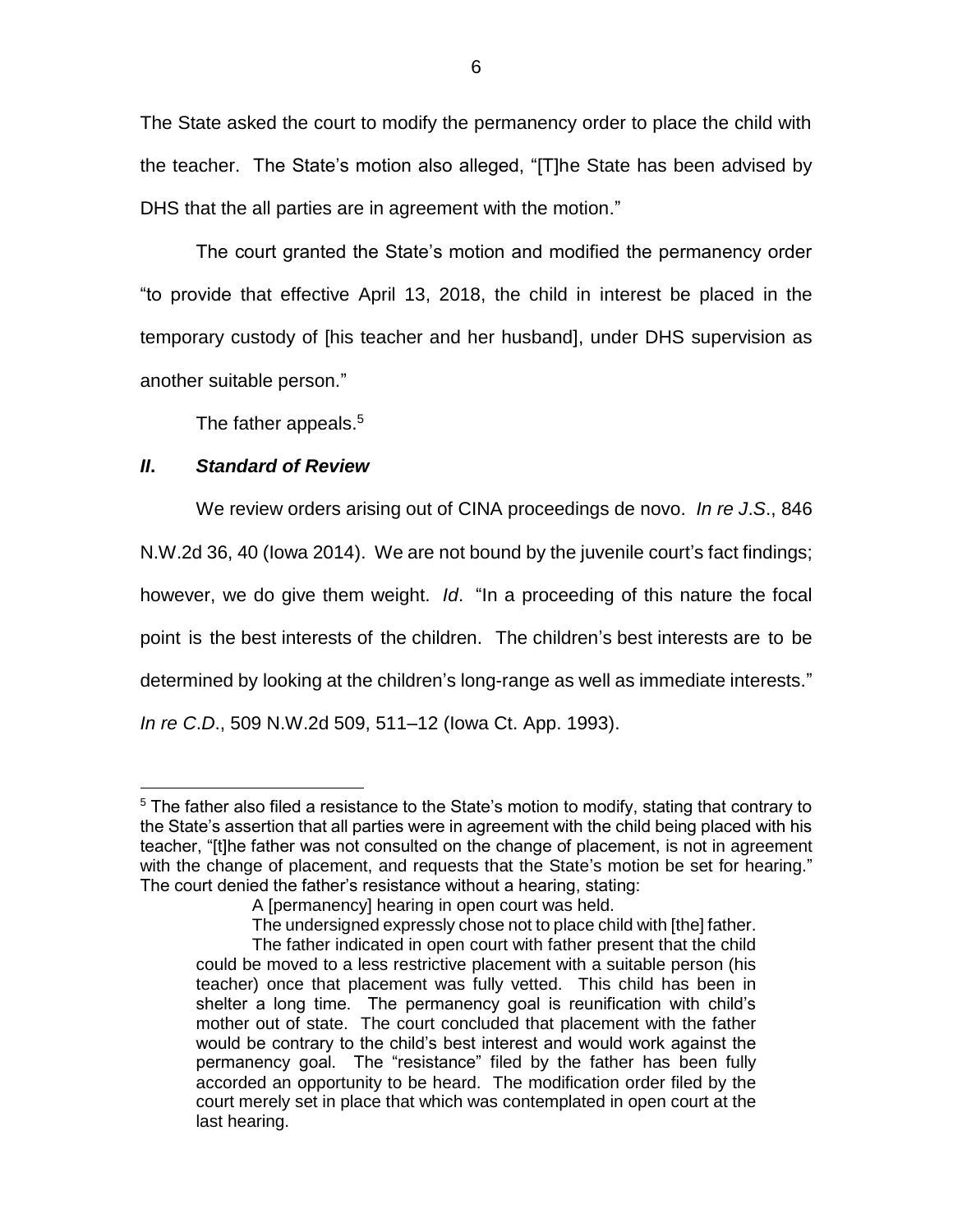### *III***.** *Discussion*

The father challenges the juvenile court's order continuing the child's removal from his care, claiming he is engaged in services, participating in visits, and has "a strong desire to be a father to M.M. and have him reside with him in his care." According to the father, "Continued placement of M.M. in shelter care or with another suitable person is unacceptable when a parent has demonstrated their willingness and ability to appropriately care for their child in their home."

At the outset, we observe the father's request that we reverse "[t]he order continuing placement of M.M. in shelter care." The father misinterprets the juvenile court's order. The juvenile court was familiar with this family and carefully weighed the options of the child's placement in shelter, with the father, or with another suitable person (including the father's aunt). From the transcript of the permanency hearing, we glean the court's primary concerns—to get M.M. out of shelter care and to reunify M.M. with his mother and siblings in Arizona. The court had the difficult task of determining which placement would be best to achieve both the short-term goal of getting M.M. out of shelter *and* the long-term goal of M.M.'s reunification with the mother in Arizona. The court commended the father's progress and commitment to the child but ultimately determined that placement with the father would "work against the permanency goal" of returning the child to mother's care in Arizona. The court reiterated this in its written order:

The Court emphasizes that [M.M.] needs to be out of shelter as soon as possible. The Court believes that first and foremost, a safe stable placement for [M.M.] is needed. That could be suitable person (teacher, counselor) properly vetted by DHS. That could be a family foster home, appropriate for a child with [M.M.]'s unique design. The placement needs to be supportive of the long term goal,

7